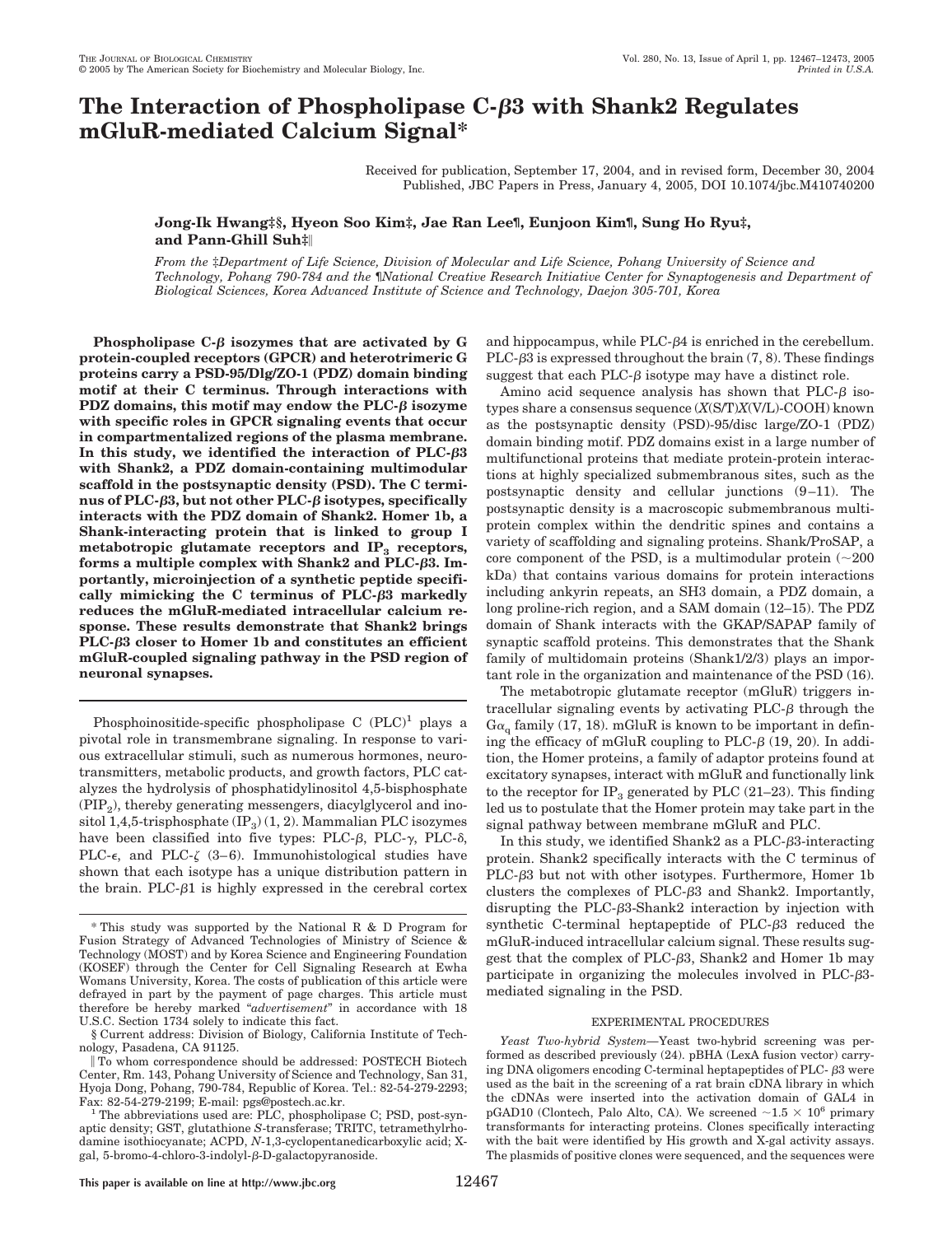compared with sequences in the data bank using the National Center for Biotechnology Information (NCBI) BLAST system.

*Plasmid Constructs—*To express the glutathione *S*-transferase (GST) fusion form of the C-terminal region of PLC-3 in *Escherichia coli*, the cDNA of C-terminal 337 amino acids was amplified by PCR with primers 5-GCGAATTCCAGCAAGGCTCACAGCTC-3 and 5-GCCTC-GAGTCAAAGCTGGGTGTTTTCC-3'. The resultant PCR product was inserted as an EcoRI/XhoI fragment into pGEX4T-1 (Amersham Biosciences). To express green fluorescent protein (GFP)-tagged PLC- $\beta$ 3 in mammalian cells, PCR products using appropriate primers were digested with EcoRI/SmaI and then ligated into pEGFP-C1. The cDNA of Shank2 was kindly provided by M. Sheng from the Massachusetts Institute of Technology (25). To express Myc-tagged Shank2 in mammalian cells, the cDNAs of whole Shank2 and PDZ domain-deleted Shank2 amplified by PCR were digested with SmaI/SalI, and then inserted into EcoRV/XhoI-digested pCDNA3.1/Myc-HisA. The GSTfused PDZ domain of Shank2 was generated by subcloning the SmaI/ XhoI insert of amino acids 37–140 into pGEX4T-3. The cDNA of Homer 1b was isolated from the rat brain cDNA library by PCR using the sense primers 5'-GCGAATTCATGGGGGAACAACCTATC-3' and the antisense primers of 5'-ACGCGTCGACTCATTTAATCATGATTGCTG-3'. The GST-fused Homer 1b was generated by subcloning the EcoRI/SalI inserts into pGEX4T-1. We also constructed the HA-tagged Homer 1b gene by subcloning the inserts into the EcoRI/SalI sites of pCDNA3-HA, a HA epitope gene-containing plasmid.

*Expression in COS7 Cells and Coimmunoprecipitation—*COS7 cells were cultured in Dulbecco's modified Eagle's medium supplemented with 50 international units/ml penicillin, 50  $\mu$ g/ml streptomycin, and 10% fetal bovine serum in a 5%  $CO_2$ , 95% air incubator at 37 °C. The cDNAs for one of the PLC- $\beta$  isotypes carrying an N-terminal FLAGepitope tag, and either the wild-type or PDZ-deleted form of Shank2 with a C-terminal Myc epitope tag, were co-expressed in the cells by transient transfection using Lipofectamine (Invitrogen, Life Technologies, Inc.). After 36 h, the transfected cells were harvested in lysis buffer (20 mM Tris-HCl (pH 7.4), 150 mM NaCl, 1% Triton X-100, 0.1 mM phenylmethylsulfonyl fluoride,  $5 \mu g/ml$  aprotinin, and  $1 \mu M$  pepstatin). The lysates were centrifuged at  $15,000 \times g$  for 15 min at 4 °C, and 500  $\mu$ g of the clarified lysate were incubated with anti-FLAG antibody precoupled to protein A-Sepharose for 3 h at 4 °C for immunoprecipitation. The immune complexes were collected by centrifugation (3 min at  $3000 \times g$ , washed four times with lysis buffer, and denaturated by heating in SDS sample buffer. Proteins were separated by 8% SDS-PAGE. The separated proteins were then transferred to nitrocellulose membranes (Schleicher & Schuell BioScience, Keene, NH). Membrane blocking to prevent nonspecific binding was done with TTBS buffer (10 mM Tris-HCl (pH 7.6), 150 mM NaCl, 0.1% Tween 20) containing 5% skim milk powder. The blocked membranes were then incubated with the appropriate antibodies for 4 h at room temperature, after which they were washed and incubated with horseradish peroxidase-linked secondary antibody for 1 h at room temperature, washed four times in TTBS buffer, and developed using horseradish peroxidase-dependent chemiluminescence (ECL) (Amersham Biosciences).

For the coimmunoprecipitation assay with synaptosome, the synaptosomal fraction (P2) was extracted in 1% deoxycholic acid and dialyzed overnight into 0.1% Triton X-100, 50 mM Tris (pH 7.4). Concurrently, 2  $\mu$ g of each antibody was preincubated overnight with 10- $\mu$ l bed volume of protein A-agarose. After centrifugation at  $100,000 \times g$  for 1 h,  $100 \mu g$ of extract was incubated with antibody-protein A in 100  $\mu$ l of 0.1% Triton X-100, 50 mm Tris (pH 7.4) for 2 h at  $4^{\circ}$ C. The pellets were washed four times with 1 ml of incubation buffer, and bound proteins were analyzed by immunoblotting as indicated antibodies, including  $IP_3$ receptor  $(26)$ .

*Expression and Purification of GST Fusion Proteins—*Recombinant proteins were expressed in the *E. coli* strain BL21 containing the appropriate cDNA constructs. Expression was induced by isopropyl- $\beta$ -D-thiogalactopyranoside (0.1 mM) for 4 h at 25 °C. Subsequently, the cells were pelleted and sonicated in lysis buffer. The soluble fraction, after centrifugation at  $15,000 \times g$  for 20 min at 4 °C, was incubated with glutathione-Sepharose 4B (Amersham Biosciences) for 3 h at 4 °C and washed four times with ice-cold lysis buffer.

 $Pull-down Assay$ — $COS7$  cells transiently expressing the PLC- $\beta$  isotypes or Shank2 were lysed with lysis buffer and centrifuged. The lysates (500  $\mu$ g) were then incubated with 5  $\mu$ g of the GST fusion proteins immobilized on glutathione-Sepharose beads at a final lysis buffer volume of 1 ml for 2 h at 4 °C. The protein complexes were collected by centrifugation and washed with lysis buffer, followed by boiling in SDS sample buffer. Proteins were resolved by SDS-polyacrylamide gel electrophoresis and immunoblotted.

*Transfection and Clustering in COS7 Cells—*COS7 cells were transfected with a combination of appropriate plasmids, using the Lipofectamine method (Invitrogen, Life Technologies, Inc.) on poly-L-lysinecoated coverslips. 24 h after transfection, the cells were fixed in 3.7% (w/v) paraformaldehyde for 10 min at 37 °C. The fixed cells were washed with PBS and incubated in blocking buffer (1% goat serum in PBS containing 0.2% Triton X-100) at 4 °C for 1 h. Subsequently, the cells were incubated with anti-Shank2 antibody  $(1 \mu g/ml)$  or anti-HA antibody (2  $\mu$ g/ml) overnight at 4 °C. After washing three times with PBS containing 0.05% Triton X-100 (10 min each), the cells were incubated with secondary antibodies: either rhodamine-conjugated antirabbit or anti-mouse antibody. After washing three times with PBS containing 0.05% Triton X-100, the slides were mounted and examined by fluorescence microscopy (Nikon, Inc., Melville, NY).

*Immunocytochemistry on Cultured Hippocampal Neurons—*Primary cultured rat hippocampal neuron prepared as described previously (28). In brief, hippocampus was isolated from rat embryo (20-day gestation), dissociated, plated on poly-L-lysine-coated glass coverslips, and then cultured in MEM with 10% horse serum. After 4 days in culture, the medium was replaced with MEM supplemented with N2 supplement, 1 mg/ml of ovalbumin, 1  $\mu$ M pyruvate, and 5  $\mu$ M cytosine arabinoside, cultured for 1 week. For immunofluorescence microscopy, the cultured cells were washed with phosphate-buffered saline, fixed with 4% paraformaldehyde in phosphate-buffered saline for 1 h, washed with solution A (20  $\mu$ M phosphate buffer (pH 7.2), and 0.45 M NaCl), and then treated with solution containing 20 mM Tris (pH 7.5), 140 mM NaCl, 0.1% Triton X-100, and 20% skimmed milk for 30 min. The samples were incubated with rabbit anti-PLC- $\beta$  3 (Santa Cruz Biotechnology. Inc), mouse anti-Shank2 (25) and rat anti-Homer 1b antibodies (29) for 2 h. The samples were then washed with solution A, and incubated with fluorescein isothiocyanate-conjugated anti-rabbit, Texas red-conjugated anti-mouse, and Cy5-conjugated anti-rat antibodies (Molecular Probes) for 30 min. After incubation, the samples were washed with solution A, embedded, and then viewed using a confocal imaging system (Zeiss LSM 510 Meta, Oberkochen, Germany).

*Microinjection of Synthetic C-terminal Heptapeptide of PLC- Isozymes and Intracellular Calcium Response to mGluR Agonist—*Established hippocampal cells, HN33 were chosen for microinjection. A solution was injected into the cells via a glass micropipette attached to a Microinjector (Eppendorf, Hamburg, Germany). Micropipettes had tip diameters of less than 1 micrometer. The microinjection buffer solution consists of 27 mm  $K_2HPO_4$ , 8 mm  $Na_2HPO_4$ , 26 mm  $KH_2PO_4$ . Dextranconjugated with TRITC was dissolved with microinjection buffer and used as a microinjection marker. In preparation for an injection, a micropipette was lowered to ensure the micropipette had impaled the cell. Then, by using a semi-automatic button, peptides were injected into the cell. The responsiveness of the intracellular calcium level was monitored after mGluR agonist treatment under a confocal microscope. For the intracellular calcium image, Fluo-3 AM (Molecular Probes) was dissolved (1 mg/ml) in dimethyl sulfoxide and stored at  $-20$  °C until use. Cells were loaded with  $2 \mu l$  Fluo-3 AM for 40 min at room temperature. After washing with HBSS buffer, the cells were further incubated for 15 min in the absence of Fluo-3 AM to completely de-esterify the dye. To exclude the possible effects of dye loading, we normalized with saponin at the end of the experiments. To normalize, we measured the residual fluorescence  $(F<sub>o</sub>)$  at the end of the experiment, and subtracted from the fluorescence of experiment conditions (F). To rule out the effect of extracellular calcium, all injection procedures were done in calcium-free solution. Excitation of Fluo-3 AM was provided by the 488-nm line of an argon laser, and the emission range was 515 nm. The confocal pinhole was set to the minimum opening compatible with a good signal-to-noise ratio. The intracellular calcium image was detected on an inverted confocal microscope (Zeiss LSM 510 Meta, Oberkochen, Germany) with an objective  $(\times 20)$ . The concentration of the peptides used in our experiment ranged from 10 to 30 mm. Injection pressure and time were adjusted to  $100-120$  kPa and  $0.5$  s, respectively. Estimated intracellular concentration of peptides after injection came to  $\sim$ 100 to  $\sim$ 300 nM.

*Competition of PLC-3 Binding with Shank by Adding Synthetic C-terminal Peptide of PLC-3 in Vitro—*Subcellular fractions of hippocampal neuron in the rat brain (600  $\mu$ g protein) in 400  $\mu$ l of Nonidet P-40 lysis buffer were prepared. For immunoprecipitation, Shank antibody was incubated with hippocampal homogenate. In addition, various concentrations of the synthetic C-terminal heptapeptide of each  $PLC-\beta$ isozymes were co-incubated to compete with endogenous PLC-3 and Shank binding. After incubation for 4 h at 4 °C, immunocomplexes were separated by incubation with protein-A/G Sepharose. Western blotting was performed with the PLC- $\beta$ 3 antibody by standard procedures and detected by ECL chemiluminescence.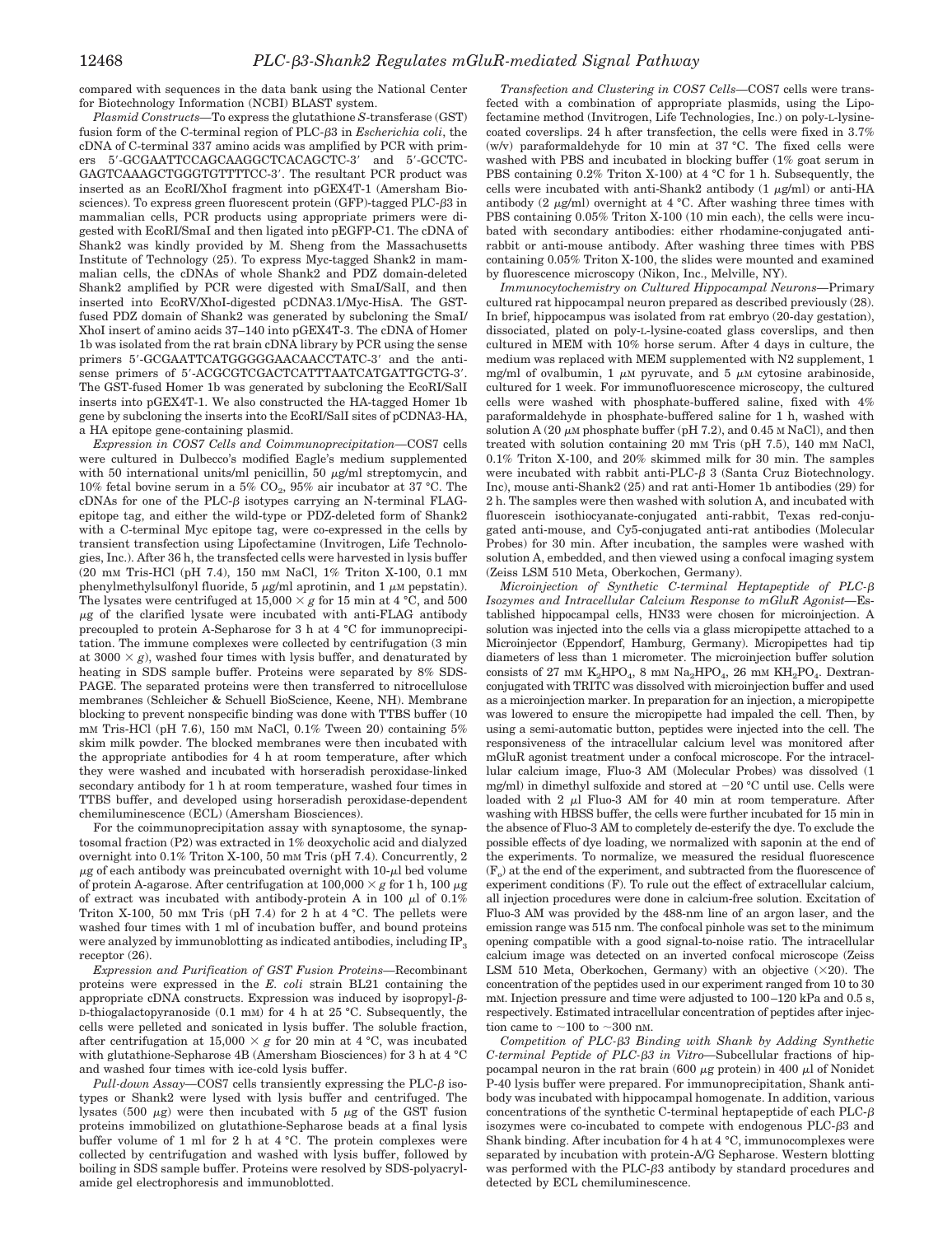#### TABLE I

#### *Shank2 interacts specifically with the PDZ domain binding motif of PLC-3*

The C-terminal heptapeptide of PLC- $\beta$ 3 was tested for its ability to bind Shank2 in the yeast two-hybrid assay, where it is revealed by the induction of the yeast reporter genes HIS3 and  $\beta$ -galactosidase. HIS activity (measured as percentage of colonies growing on histidine-lacking medium) was rated as follows:  $+++(-60\%)$ ,  $++(30-60\%)$ , +(<30%), -(no significant growth);  $\beta$ -galactosidase activities (time needed for yeast colonies to turn blue in X-gal filter lift assays at room temperature) were as follows:  $++( $20 \text{ min}$ ),  $++(20-60 \text{ min})$ ,  $-(\text{no})$$ detection). PDZ domain of NHERF2 was used as positive control.

| pBHA clones                       | pGAD10 clones | HIS3 | B-Gal      |
|-----------------------------------|---------------|------|------------|
| C-terminal of $PLC-\beta3 (NTQL)$ | pGAD10 alone  |      |            |
|                                   | NHERF1 PDZ1   |      |            |
|                                   | PSD95 PDZ1    |      |            |
|                                   | NHERF2 PDZ2   | $++$ | $+ + +$    |
|                                   | Shank2 PDZ    |      | $++ + + +$ |

*Data Analysis—*The calcium imaging data are expressed as a means  $\pm$  S.D. Statistical analysis was carried out using SAS 8.01(SAS Institute Inc., Cary, NC). A difference was taken as significant if  $p <$ 0.05. Comparisons between cells were analyzed using repeated measure ANOVA (analysis of variance).

# RESULTS

*Identification of the PLC-3-interacting Protein—*The C-terminal heptapeptide  $(QEENTQL-COOH)$  of  $PLC- $\beta$ 3 was used as$ bait in the yeast two-hybrid assay screening for proteins interacting with PLC-3. One positive clone from a rat brain cDNA library was obtained and sequenced and found to contain the N-terminal 360 amino acids of Shank2, which harbors a PDZ domain. The specificity of the interaction between the C-terminal motif of PLC- $\beta$ 3 and the various PDZ domains, including Shank2 PDZ, was examined using the yeast two-hybrid assay (Table I). His activity and the  $\beta$ -galactosidase responses of the yeast cells transformed with the PLC- $\beta$ 3 motif and the PDZ of Shank2 were similar to those of the PLC- $\beta$ 3 motif and the PDZ2 of NHERF2, a positive control. No responses were exhibited by transformants of the PDZ domain of PSD-95 or NHERF1. These results demonstrate that the PLC- $\beta$ 3 specifically interacts with Shank2.

*Interaction Domains between PLC-3 and Shank2 in* Vitro-To confirm the interaction between PLC- $\beta$ 3 and Shank2, GST-Shank2 protein was used in a pull-down assay of COS7 cell lysates transfected with FLAG-PLC-3 or FLAG-PLC- $\beta$ 3 $\Delta$ C (deleted C-terminal four amino acids, PDZ binding motif). Full-length PLC- $\beta$ 3, but not the deleted mutant, was pulled down by GST-Shank2 (Fig. 1*A*). Conversely, Shank2 expressed in COS7 cells was precipitated by the GST-PLC-3 C-terminal 337 amino acids, but not GST alone (Fig. 1*B*).

*Specific Interaction of PLC- Isotypes and Shank2 in Vivo—* All PLC- $\beta$  isotypes contain the PDZ binding motif at their C termini that may enable the PLC- $\beta$ s to associate with the PDZ domain-containing proteins. To investigate the interaction between Shank2 and each PLC- $\beta$  isotype, immunoprecipitation using an anti-FLAG antibody was performed with extracts of COS7 cells expressing Shank2 and each of the FLAG-tagged  $PLC- $\beta$  isotypes. Shank2 was detected in the immunoprecipi$ tates only with FLAG-PLC-3, but not with any of the other isotypes (Fig. 2*A*), implying that Shank2 specifically interacts with PLC- $\beta$ 3. To characterize this interaction, the lysates of COS7 cells co-expressing FLAG-PLC-3 and Myc-Shank2 were immunoprecipitated with FLAG antibodies. As shown in Fig. 2, *B* and *C*, PLC-3 was co-precipitated with Shank2, whereas the C-terminally deleted PLC-3 and the PDZ domain-deleted form of Shank2 were not co-precipitated with Shank2 and PLC-63, respectively. These results suggest that PLC-63 inter-



FIG. 1. **Interaction of Shank2 with PLC-3** *in vitro***.** *A*, PLC-3 interacts with Shank2 through its C-terminal PDZ binding motif. Extracts of COS7 cells expressing FLAG-tagged wild type or the C-terminally deleted form of PLC-3 were precipitated with GST-Shank2 PDZ domain, and the precipitated proteins were detected with anti-FLAG antibody. The first two lanes (*Lysate*) were directly loaded with each transfected cell lysate (5% of input). *B*, interaction of GST-PLC- $\beta$ 3 C terminus with Shank2. Conversely, the extracts of COS7 cells expressing Shank2 were precipitated with GST- PLC-3 C-terminal (337 amino acids). The precipitates were detected with anti-Shank antibody. The first lane (*Lysate*) was loaded with the transfected cell lysate (5% of input).

acts with the PDZ domain of Shank2 via the C-terminal PDZ binding motif.

Several reports demonstrate that PDZ domains bind to the C-terminal four amino acids of the target proteins (11). To identify critical residues of the PLC- $\beta$ 3 C terminus that are required for the Shank2 interaction, each of the last four amino acid residues of PLC-3 (NTQL-COOH) were mutated to Ala. The extracts of COS7 cells co-expressing each FLAG-tagged PLC- $\beta$ 3 mutant and Shank2 were incubated with an anti-FLAG antibody, and the precipitates were then probed with an anti-Shank antibody. Substitution of Thr to Ala at the secondary amino acid or Leu to Ala at the last position resulted in a complete loss of Shank2 binding to  $PLC- $\beta$ 3. In contrast, the$ substitution of the other residues to Ala had no effect (Fig. 2*D*). These results thus indicate that the Thr and Leu residues of PLC-3 are essential for the interaction with Shank2.

*PLC-3 Associates with Homer 1b Through Shank2—*Recently, it was reported that Shank1 and Shank3 associate with the EVH domain of the Homer family (23), and sequence analysis indicates that Shank2 possesses two similar prolinerich Homer binding regions. To verify that Shank2 can also associate with Homer and that Shank2 can link PLC- $\beta$ 3 to Homer 1b, COS7 cells extracts expressing Shank2 and  $PLC- $\beta$ 3 were used in pull-down assays with GST-Homer 1b.$ Extracts of COS7 cells co-expressing Shank2 and Homer 1b were used for precipitation with the GST-PLC-63 C-terminal motif. As shown in Fig. 3, *A* and *B*, GST-Homer 1b pulleddown PLC-3 only in the presence of Shank2. Conversely, the  $GST-PLC- $\beta$ 3 C terminus pulled down Homer 1b only in the$ presence of Shank2, suggesting that these three proteins form a ternary complex.

To further explore the ternary complex of PLC- $\beta$ 3, Shank2, and Homer 1b, immunocytochemistry was performed on COS7 cells expressing these proteins. In triply expressed cells, PLC- 3, Shank2, and Homer 1b were distributed in plaque-like clusters (Fig. 4*A*, *panels A1* and *B1*). In a control experiment, PLC- $\beta$ 1 did not colocalize with Shank2 and Homer 1b (Fig. 4A,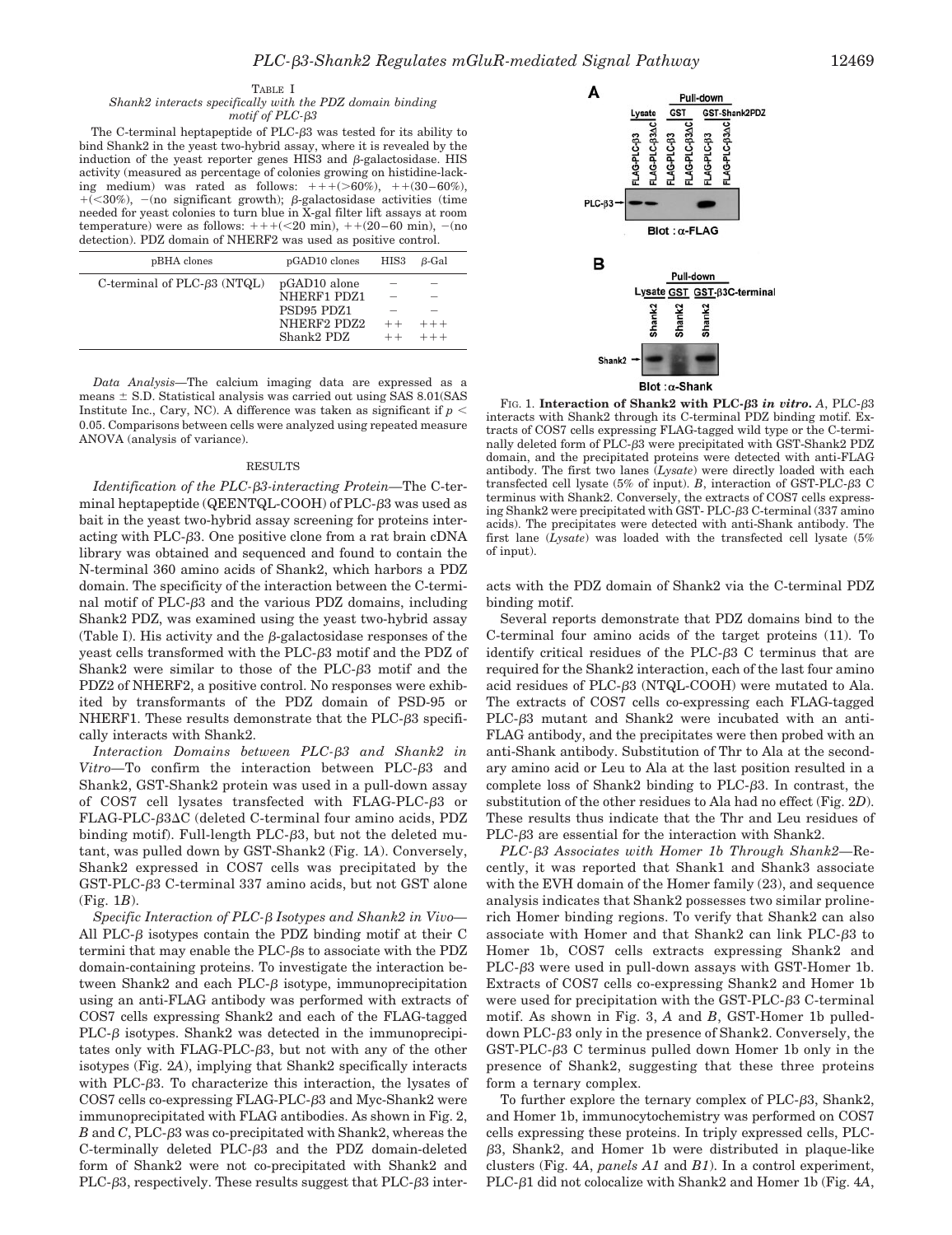FIG. 2. **Coimmunoprecipitation of Shank2 and PLC-3 via the PDZ domain from cotransfected COS cells.** *A*, extracts of COS7 cells expressing Shank2 together with one of the PLC- $\beta$  isotypes (isotypes 1– 4) were allowed to immunoreact with anti-FLAG antibody. The precipitates were separated by SDS-polyacrylamide gel electrophoresis, and probed with anti-Shank antibody. *Left lanes* (*lysates*) were each loaded with transfected cell lysates ( $5\%$  of input). *B*, PLC- $\beta$ 3 interacts with Shank2 through its PDZ binding motif. The extracts of COS7 cells expressing Shank2 together with wildtype or C-terminally deleted FLAG-PLC- $\beta$ 3 were immunoprecipitated using anti-FLAG antibody. The precipitates were then analyzed with anti-Shank antibody (*upper panel*) or anti-FLAG antibody (*lower panel*). The *three lanes* on the *left* (*lysates*) were directly loaded with transfected cell lysates (5% of input). *C*, extracts of COS7 cells expressing FLAG- $PLC- $\beta$ 3 with wild-type or PDZ-deleted$ Myc-Shank2 were incubated with anti-FLAG antibody. The immune complexes were analyzed with anti-Myc antibody. The *left three lanes* (*lysates*) were each loaded with transfected cell lysates (5% of input). *D*, each residue of the PDZ binding motif in PLC- $\beta$ 3 was mutated in turn to Ala by the polymerase chain reaction with mutagenic primers. Extracts of COS7 cells expressing Shank2 with one of the point-mutated forms of PLC- $\beta$ 3 were allowed to immunoreact with anti-FLAG antibody. The precipitated proteins were probed with anti-Shank antibody (*upper panel*) or anti-FLAG antibody (*lower panel*). *Left lanes* (*lysates*) were each loaded with transfected cell lysates (5% of input).

А

Shank2

 $PLC-\beta3$ 



extracts of COS7 cells expressing PLC- $\beta$ 3 alone, or PLC- $\beta$ 3 and Shank2 were incubated with GST-Homer 1b immobilized on glutathione beads. The precipitates were analyzed using anti-Shank antibody (*upper panel*) or anti-PLC-3 antibody (*lower panel*). *Left two lanes* (*Lysate*) were loaded directly with each transfected cell lysates (5% of input) (*B*). The GST-fused PLC-3 C terminus interacts with the Homer 1b-Shank2 complex. Extracts of COS7 cells expressing Homer 1b alone, or Homer 1b and Shank2 were incubated with GST-fused PLC-63-C terminus (337 amino acids). The complexes were analyzed with anti-Shank antibody (*upper panel*) or anti-HA antibody (*lower panel*). The *two left lanes* (*lysates*) were each loaded directly with transfected cell lysates (5% of input). *HA*, hemagglutinin.

*panel C1*). These results are consistent with the lack of interaction between PLC- $\beta$ 1 and Shank2 in coimmunoprecipitation assays (Fig. 2*A*). When C-terminal-deleted PLC-3 (Fig. 4*A*, *panel D1*) or PDZ-domain-deleted Shank2 (Fig. 4*A*, *panel E1*) were co-expressed with the other proteins, PLC- $\beta$ 3 did not exhibit any clustering with Shank2. On the other hand, both the wild-type and the PDZ-deleted form of Shank2 were clustered with Homer 1b, consistent with the previous finding that the Homer binding region resides in the proline-rich region of Shank2 (29). We further verified the ternary complex of PLC- 3, Shank2, and Homer1 b using freshly isolated hippocampal cells. Similar with the result of COS7, PLC-3, Shank2, and Homer 1b were existed as a plaque-like cluster form in these cells also (Fig. 4*B*). Taken together, these results suggest that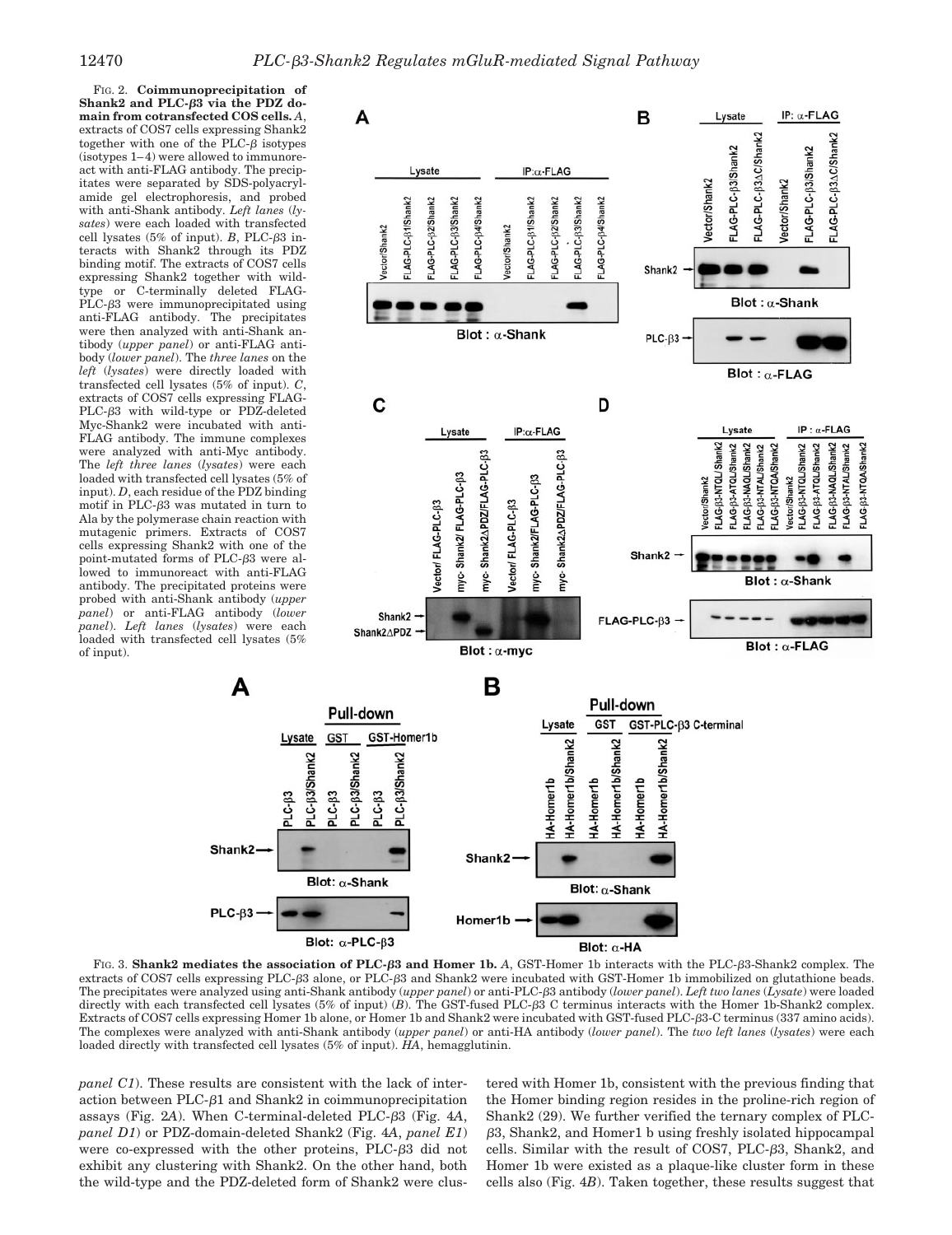

FIG. 4. **Clustering of PLC-3 with Shank2 mediated by Homer 1b requires PDZ domain-mediated interaction.** *A*, clustering of PLC- $\beta$ 3 with Shank2 is mediated by Homer 1b in heterologous cells. COS7 cells triply transfected with GFP-PLC-3, Shank2, and Homer 1b were fixed and labeled with anti-Shank antibody (*panel A2*) or anti-HA antibody (*panel B2*). Each protein was visualized as described under "Experimental Procedures." COS7 cells triply transfected with GFP-PLC- $\beta$ 1, Shank2, and HA-Homer 1b were fixed and labeled with anti-Shank antibody (*panel C2*). COS7 cells were triply transfected with C terminus-deleted GFP-PLC-3, Shank2 and Homer 1b (*panel D*), or GFP-PLC-3, PDZ-domain-deleted Shank2 and Homer 1b (*panel E*). Shank2 was visualized using rabbit anti-Shank antibodies and rhodamine-conjugated anti-rabbit secondary antibodies. Merged images are shown in the panels on the *right* (*panels A3*, *B3*, *C3*, *D3*, *and E3*). *B*, localization of PLC-3, Shank2 and Homer 1b in cultured hippocampal cells. Cultured hippocampal cells were triple immunostained with anti-PLC-3 (*green*, *upper*) and anti-Shank2 (*red*, *middle*) and anti-Homer 1b (*blue*, *lower*). The images were merged in the *bottom panels*. *Left panels* were imaged at low-resolution (×10). *Right panels* were imaged at high-resolution  $(\times 40)$ . *Arrowhead* indicates the colocalization of triple complexes.

Shank2 mediates the formation of a ternary complex containing Homer 1b and PLC- $\beta$ 3.

*Coimmunoprecipitation of Shank2-interacting Proteins in Brain—*Next we determined the *in vivo* association of Shank2, PLC- $\beta$ 3, Homer 1b, and IP<sub>3</sub> receptor. When the P2 fraction of adult rat brain was immunoprecipitated with Shank2 antibody, PLC- $\beta$ 3, Homer 1b, and IP<sub>3</sub> receptor were coimmunoprecipitated, but not with IgG (Fig. 5*A*). In addition, to determine

whether C-terminal heptapeptide of  $PLC-\beta3$  can compete with the endogenous  $PLC- $\beta$ 3-Shank2 interaction, we added the syn$ thetic C-terminal peptide of PLC- $\beta$ 3 during the immunoprecipitation reaction. For immunoprecipitation, we incubated Shank2 antibody with P2 fraction of adult rat brain. The amount of coimmunoprecipitated PLC- $\beta$ 3 with Shank2 decreased by synthetic PLC-3 peptide addition in a dose-dependent manner, whereas the association was unaffected by addition of C-terminal peptides of other isozymes (Fig. 5*B*). Taken together, these results demonstrate that  $PLC- $\beta$ 3 and Shank2$ may be distributed to synaptic sites and form a complex in brain.

*Effect of Microinjection of Synthetic PLC-3 C-terminal Heptapeptide on mGluR Agonist-induced Intracellular Calcium Release—*To gain physiological insights into PLC-3 binding with Shank2, we investigated the effect of this binding on mGluR agonist-induced intracellular calcium signal. To accomplish this, we used HN33 hippocampal cells, because these cells showed an intracellular calcium increase in response to a mGluR agonist, *N*-1,3-cyclopentanedicarboxylic acid (ACPD, 20  $\mu$ M). It has been suggested that Shank may cross-link Homer with the PSD-95 complex in the postsynaptic density and play a role in the mGluR signaling. Such a linkage has important implication in the coupling of mGluR receptors to intracellular calcium pools. Therefore, we hypothesized that the calcium release responding to the mGluR agonist might be changed by disrupting Shank2-PLC- $\beta$ 3 binding. To test this hypothesis, we microinjected a synthetic C-terminal heptapeptide of PLC- $\beta$ 3 into the cytoplasm of the HN33 cells and monitored the calcium signal. As a control, we injected C-terminal heptapeptides of other PLC- $\beta$  isozymes. Cells injected with PLC- $\beta$ 3 peptide showed a markedly decreased calcium signal (Fig. 6). Injection with peptides of other  $PLC-\beta$  isozymes (PLC- $\beta$ 1, PLC- $\beta$ 2, and PLC- $\beta$ 4) did not cause any detectable changes in the calcium signaling. Altogether, we injected 10 cells at a time and performed three independent experiments. These results were reproduced in every experiment. To rule out the involvement of an extracellular calcium effect, we performed the microinjection procedure under calcium-free buffer condition.

These results demonstrate that microinjection of the C-terminal peptide of PLC- $\beta$ 3 suppresses the mGluR agonist induced calcium release in a dose dependent manner, but Cterminal peptides of other isozymes have no significant effect. Taken together, these results demonstrate that the  $PLC- $\beta$ 3-$ Shank2 interaction may play an important role in mGluRmediated intracellular calcium release.

### DISCUSSION

In this report, we identified a modular interaction between the C terminus of PLC-3 and the PDZ domain of Shank2. In support of this conclusion, the C-terminal four amino acids of PLC- $\beta$ 3 are required for the interaction with Shank2 (Fig. 1), and point mutations at the PLC- $\beta$ 3 C terminus eliminate the Shank2 interaction (Fig. 2*D*). In addition, our data indicate that Shank2 forms a specific complex with PLC-3, but not with other PLC- $\beta$  isoforms (Fig. 2A), despite the fact that other  $PLC- $\beta$  isoforms also contain the PDZ domain binding motif at$ their C termini. These results suggest that  $PLC- $\beta$$  isoforms may act in different signaling pathways by interacting with distinct PDZ-containing proteins.

Previously, we had found that NHERF2 specifically interacts with and enhances the activation of PLC- $\beta$ 3 by the muscarinic receptor  $(30)$ . However, other isotypes of PLC- $\beta$  barely interact with NHERF2. With respect to Shank2, the immunoprecipitation analyses performed in the present study demonstrated that Shank2 specifically interacted with PLC-3, but not with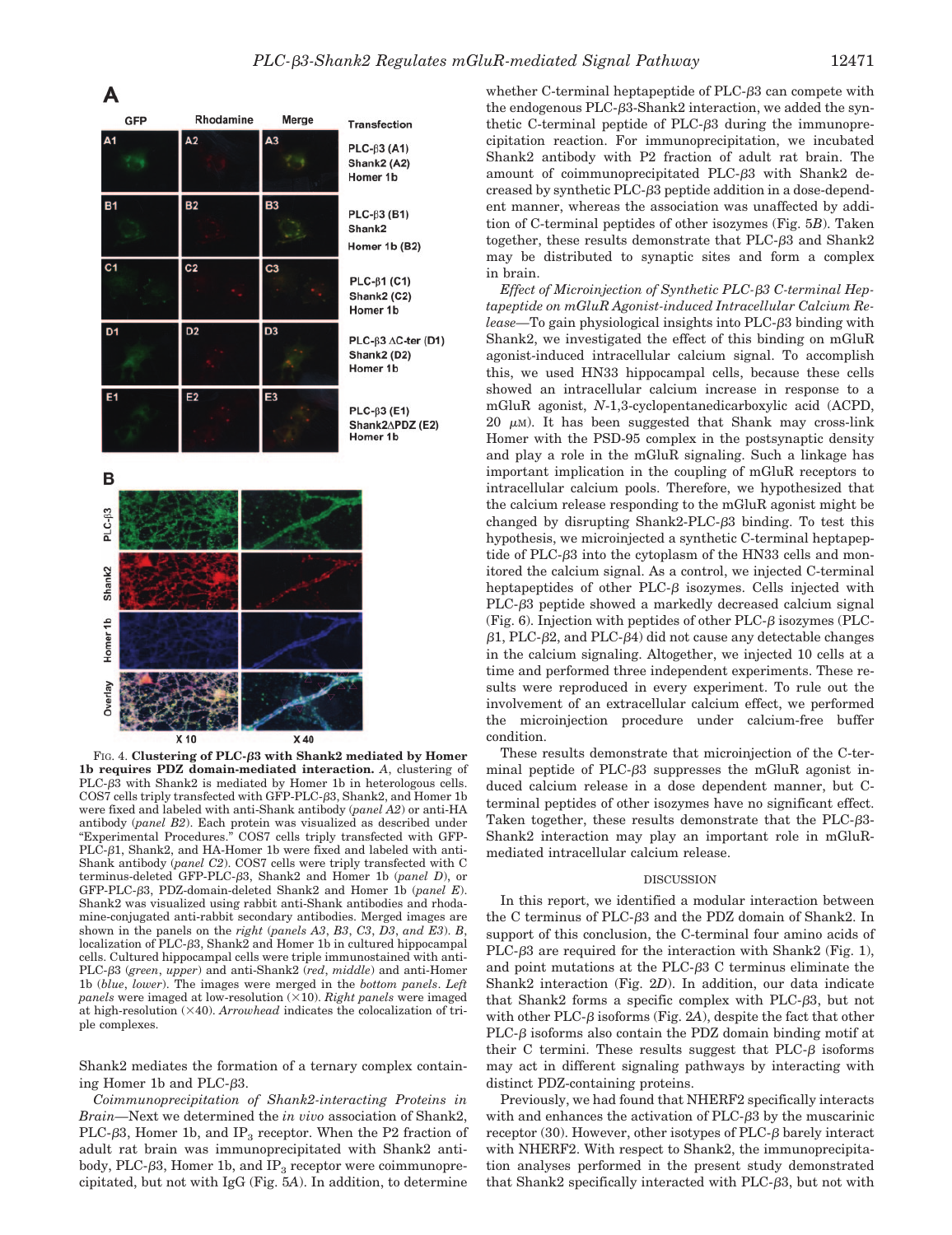

FIG. 5. **PLC-3 is coimmunoprecipitated with Shank2 and Homer 1b in the PSD fraction and is disrupted by adding synthetic PLC-3 C-terminal heptapeptide** *in vitro***.** *A*, extracts of rat hippocampal synaptosomal membranes were immunoprecipitated with anti-Shank antibodies, or with control immunoglobulin  $(I_{\beta}G)$ . Immunoprecipitates were then immunoblotted with anti-PLC- $\beta$ 3, Homer 1b and IP<sub>3</sub> receptor antibodies as indicated. The first lane (lysates) was loaded with the immunoprecipitation extract (10% of input). *B*, competition of the PLC-3 binding with Shank by adding the synthetic C-terminal peptide of PLC- $\beta$ 3 *in vitro*. 600  $\mu$ g of extracts of rat hippocampal synaptosomal membranes was immunoprecipitated with anti-Shank antibody, while various concentrations of synthetic C-terminal peptides of each PLC- $\beta$  isozyme were added. Immunocomplexes were analyzed by Western blotting with anti-PLC- $\beta$ 3 antibody.



FIG. 6. **Microinjection of synthetic C-terminal heptapeptide of PLC-3 suppresses the mGluR agonist-induced intracellular calcium increase in HN33 cells.** The peak increase in fluo-3 fluorescence  $(F/F<sub>o</sub>)$  in response to 20  $\mu$ M ACPD, mGluR agonist. Isozyme-specific C-terminal peptides were microinjected into the cells prior to ACPD treatment. The calcium signal was obtained by an image software program and viewed as a function of time. Results are representative of at least three individual experiments. *Solid lines* indicate the non-transfected cells and *dotted lines* indicate the microinjected cells.  $p < 0.0001$ .

the other isotypes. In immunoblot analysis, Shank2 was detected in brain tissues, but NHERF2 was not detected, implying that each of two PDZ proteins may play a role in  $PLC-<sub>\beta</sub>3$ mediated signaling in different tissues. It has been known that PDZ-containing proteins mediate the clustering of receptors and signaling molecules and thereby regulate agonist-induced signal transduction  $(31)$ . Thus, the signaling through PLC- $\beta$ 3 may be spatially regulated in cells via the interaction with PDZ-containing proteins.

Proline-rich motifs of Shank2 have been shown to interact with the Homer family, EVH domain-containing proteins  $(23)$ .

Recently, it has been demonstrated that Homer 1 operates in a negative feedback loop that regulates the structure and function of the synapse (32). Homer proteins normally exist in oligomeric forms and are known to interact with group 1 metabotropic glutamate receptors and the inositol 1,4,5 trisphosphate receptor, and therefore may be involved in the cytosolic calcium release by  $IP_3$ , a product of PLC activation (22, 27). Given these findings, we propose that Shank2 may serve as a scaffold for G protein-coupled receptor signaling cascades in the PSD by forming bridges between the Homer family and PLC- $\beta$ 3. Shank2, and PLC- $\beta$ 3 undergo a dramatic